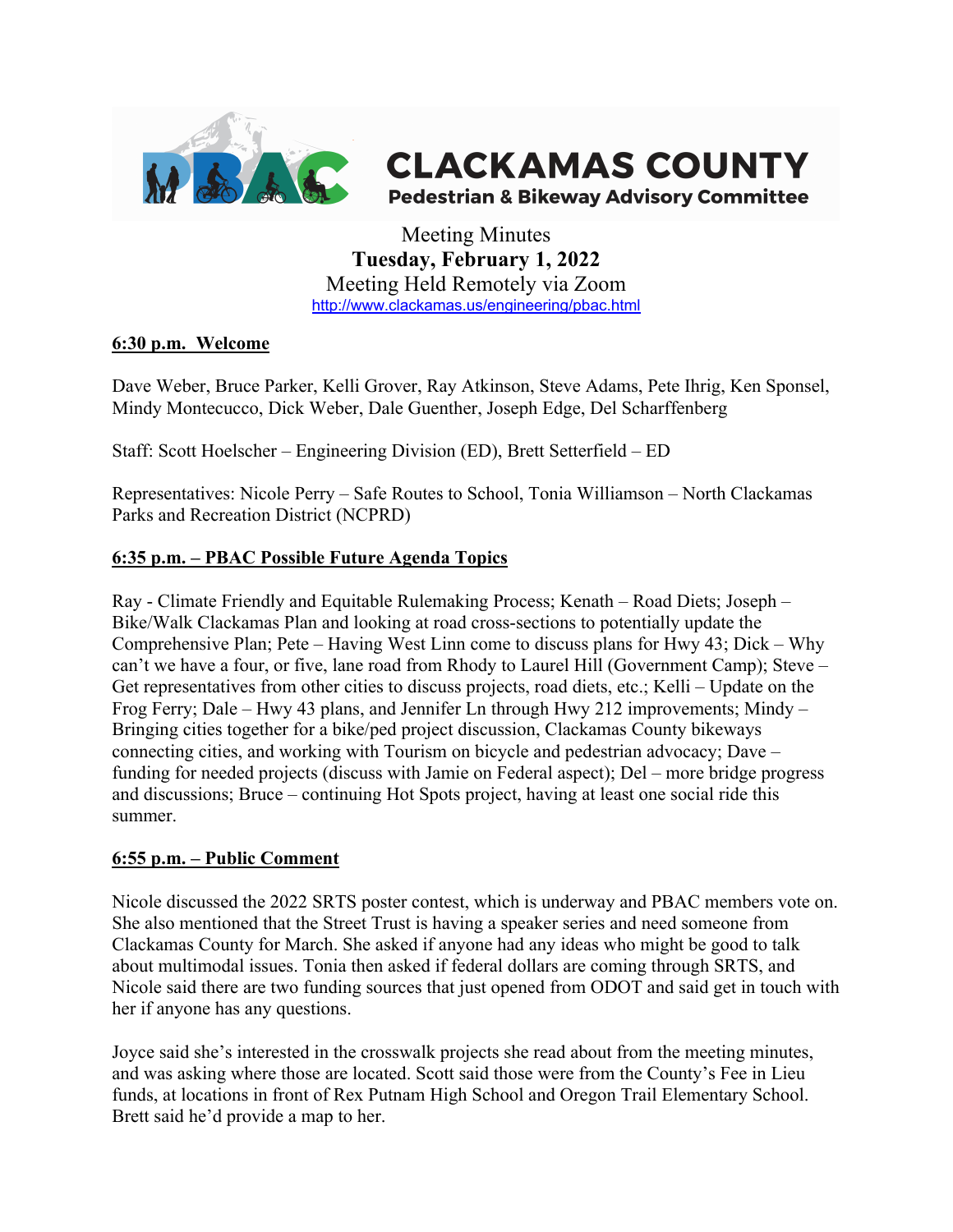#### **7:00 p.m. – Approval of January Minutes**

Ray made a motion to approve, Dave seconded and the motion passed unanimously.

## **7:05 p.m. – Johnson Creek Blvd Pedestrian Crossing**

Steve discussed the crosswalk issues along Johnson Creek Blvd, where there is a long stretch without any pedestrian crossings. He mentioned that there are a couple intersections  $(55<sup>th</sup>$  or  $58<sup>th</sup>$ ) that would make sense to add, and he said it might make sense to incorporate these into the County's Johnson Creek Blvd project, which is in the Master Plan. Brett said he'd look into that project, get some more info and let Steve (and PBAC) know at a future meeting.

#### **7:15 p.m. – Oregon City to West Linn Bridge Update**

Ray gave an update on the Oregon City to West Linn bridge project. He said it's currently not in the Oregon City's comprehensive plan, but there are some meetings upcoming to discuss the project and will soon be open to public comment. PBAC previously wrote a letter of support for the project, but the new letterhead was added to the letter and sent back to Oregon City this past week. Scott asked about the West Linn side, and Ray mentioned that an Oregon City engineer said their timeline looks to be similar to Oregon City's.

Ray made a motion to submit a letter to West Linn in support of the bridge, Joseph seconded and the motion passed unanimously. Ray added that next Tuesday Oregon City Commission will have a work session where they'll discuss the project, but there is no public comment at that meeting.

## **7:25 p.m. – RFFA Grant Application**

Scott went over the County's application for RFFA Grant funds to conduct a planning and project development study on the I-205 path gap between Herbert Ct and Hwy 212. The goal is to connect the existing paths on each side, but the exact route needs to be determined. These options include continuing the path along the I-205 right of way, along  $82<sup>nd</sup>$  Dr. (where bikes currently use) with improved facilities, or along Johnson Rd/McKinley Ave. Scott then showed a PBAC draft letter of support for the project and asked if there are any questions or comments.

Dave said that the current alignment on the overpass of I-205 is quite dangerous for bikers, dealing with semi-trucks and freeway onramp traffic. Steve said he agrees with Dave as it's a very difficult stretch. Mindy said there's no question that it's not just a local issue, but it's such a connector in the entire Portland metro area and it would open up a lot more active transportation options. Bruce agreed with Mindy that this is a broken link that's extremely dangerous. Del asked why not build an underpass on the north portion of the study area to link the path to the west side of I-205.

Mindy said the letter of support should include language about the regional significance of the path. Bruce and Ray agreed. Steve said to include the important connection to the Springwater Corridor and the new Sunrise path. Mindy said to add that veteran riders avoid this area as well as more casual riders.

Steve made a motion to approve the letter of support with the above edits, Dave seconded and the motion passed unanimously.